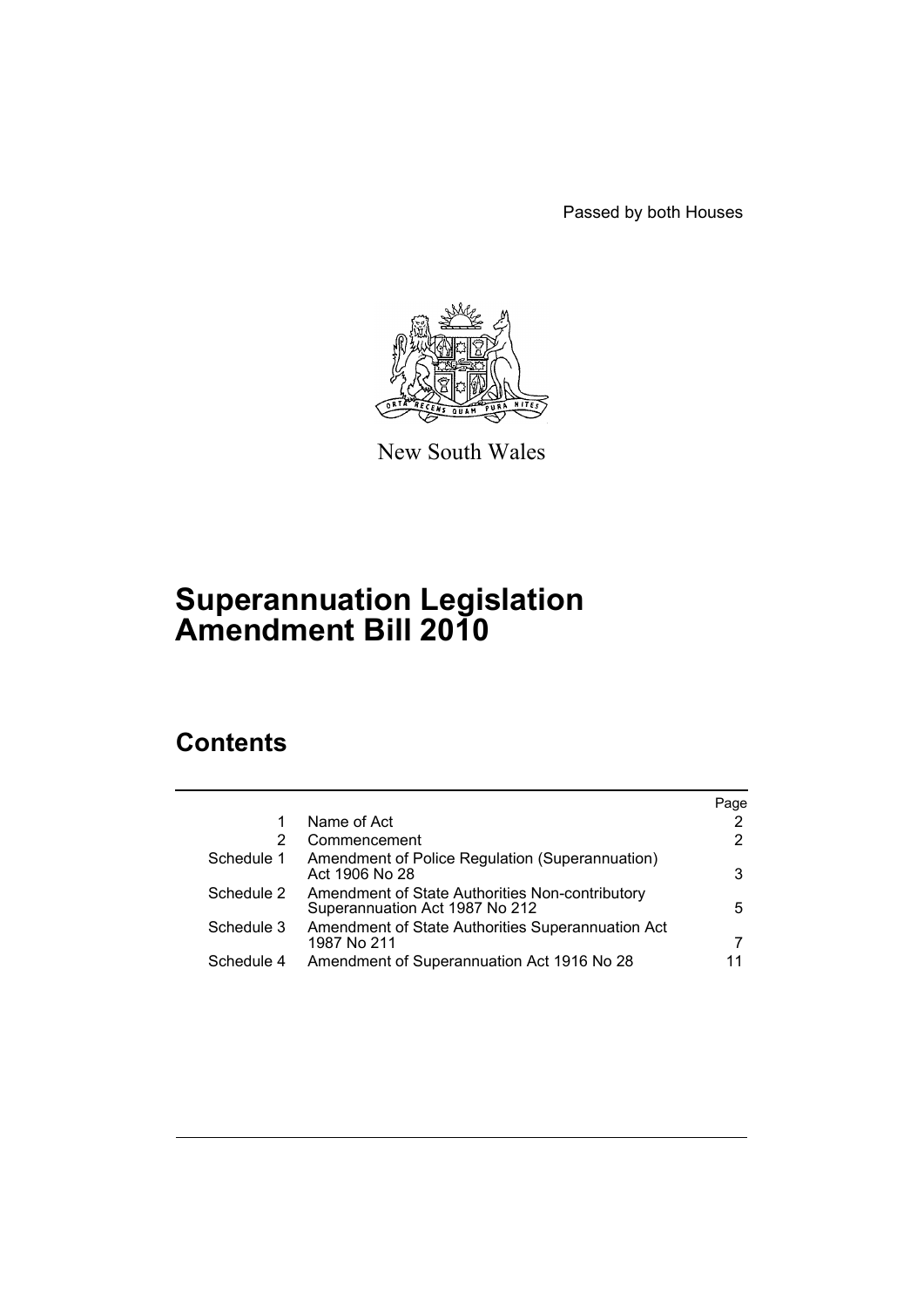*I certify that this public bill, which originated in the Legislative Assembly, has finally passed the Legislative Council and the Legislative Assembly of New South Wales.*

> *Clerk of the Legislative Assembly. Legislative Assembly, Sydney, , 2010*



New South Wales

# **Superannuation Legislation Amendment Bill 2010**

Act No , 2010

An Act to amend various superannuation Acts with respect to death and disability benefits for ambulance officers, deferred superannuation benefits and reductions and increases in benefits for tax purposes; and for other purposes.

*I have examined this bill and find it to correspond in all respects with the bill as finally passed by both Houses.*

*Assistant Speaker of the Legislative Assembly.*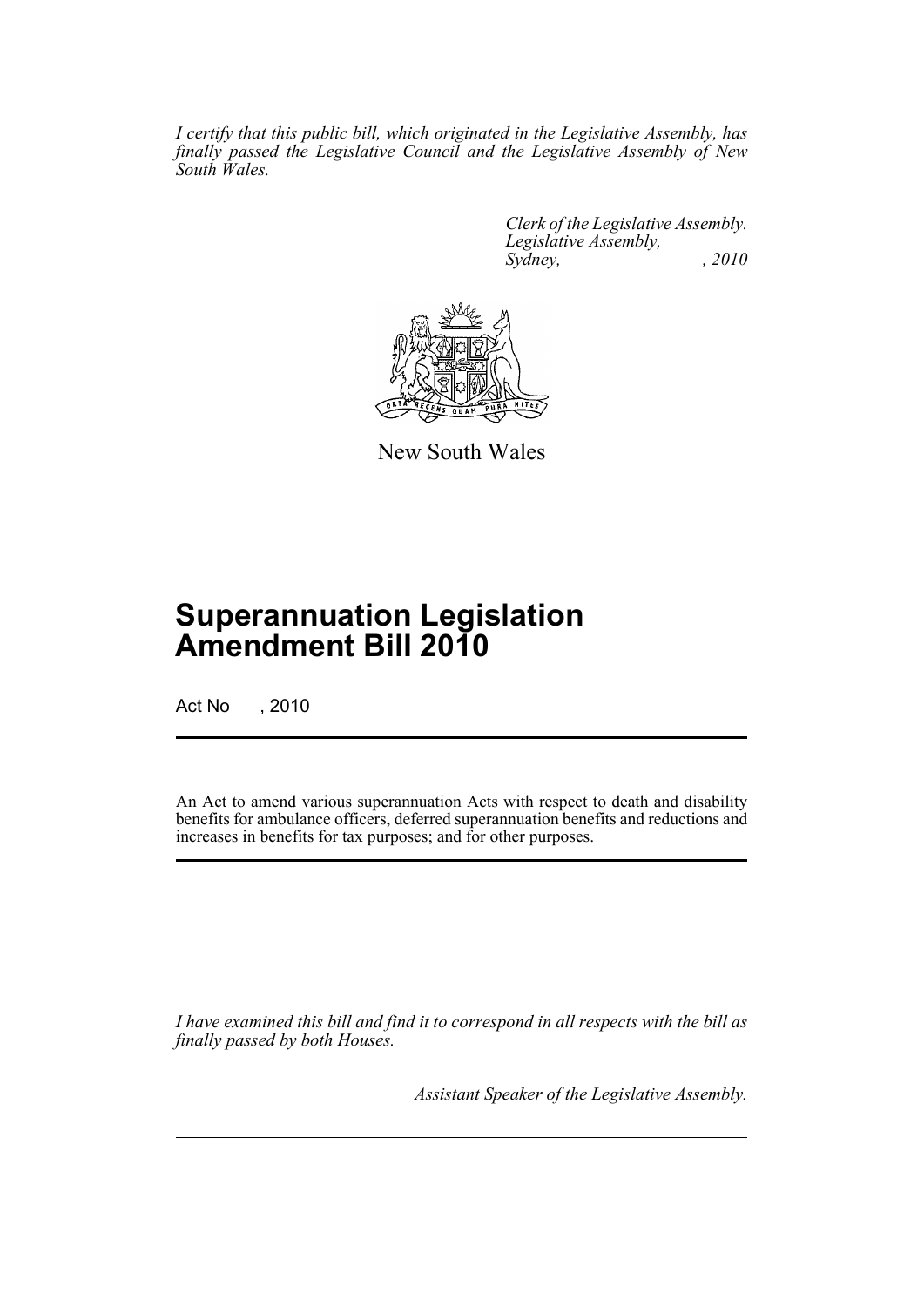# <span id="page-2-0"></span>**The Legislature of New South Wales enacts:**

# **1 Name of Act**

This Act is the *Superannuation Legislation Amendment Act 2010*.

# <span id="page-2-1"></span>**2 Commencement**

This Act commences on a day or days to be appointed by proclamation.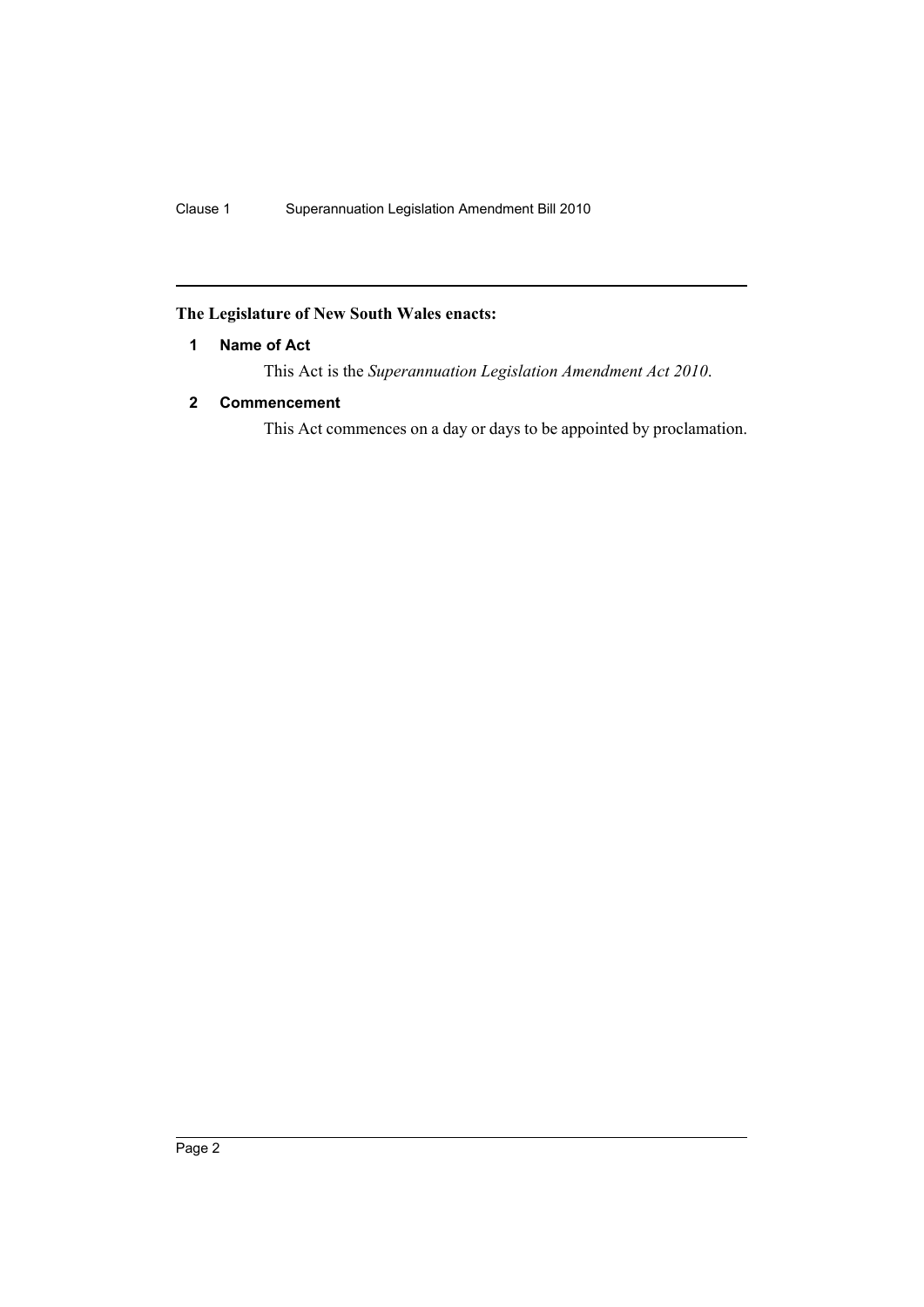Amendment of Police Regulation (Superannuation) Act 1906 No 28 Schedule 1

# <span id="page-3-0"></span>**Schedule 1 Amendment of Police Regulation (Superannuation) Act 1906 No 28**

## **[1] Section 14AAA Restoration of death benefit previously reduced to offset contribution tax liabilities**

Omit "section 279D of the *Income Tax Assessment Act 1936*" from section 14AAA (1).

Insert instead "section 295-485 of the *Income Tax Assessment Act 1997*".

# **[2] Section 14AAA (2)**

Omit section 14AAA (2) and (3). Insert instead:

(2) The amount of the increase is to be the amount determined by STC, after obtaining actuarial advice, as the amount of increase required to obtain the deduction referred to in subsection (1).

#### **[3] Section 14AB Power of STC to adjust benefits to comply with certain standards relating to superannuation**

Insert "or 14AD" after "section 14AA" in section 14AB (10) (a).

## **[4] Section 14AC Commutation of pensions for adjustment of benefits**

Omit "determination reducing a benefit that may be taken in the form of a pension is made under section 14AA" from section 14AC (1).

Insert instead "benefit that may be taken in the form of a pension is reduced under section 14AA or 14AD".

## **[5] Section 14AD**

Insert after section 14AC:

### **14AD Power of STC to reduce benefits for no-TFN tax**

- (1) This section applies to a benefit if:
	- (a) a right to the benefit accrues under this Act to or in respect of a contributor or former contributor, and
	- (b) STC has paid or is liable to pay no-TFN tax in respect of employer contributions to the Fund, and
	- (c) a portion of that tax is referable to the employer-financed portion of that benefit, and
	- (d) the benefit is of a kind prescribed by the regulations for the purposes of this section.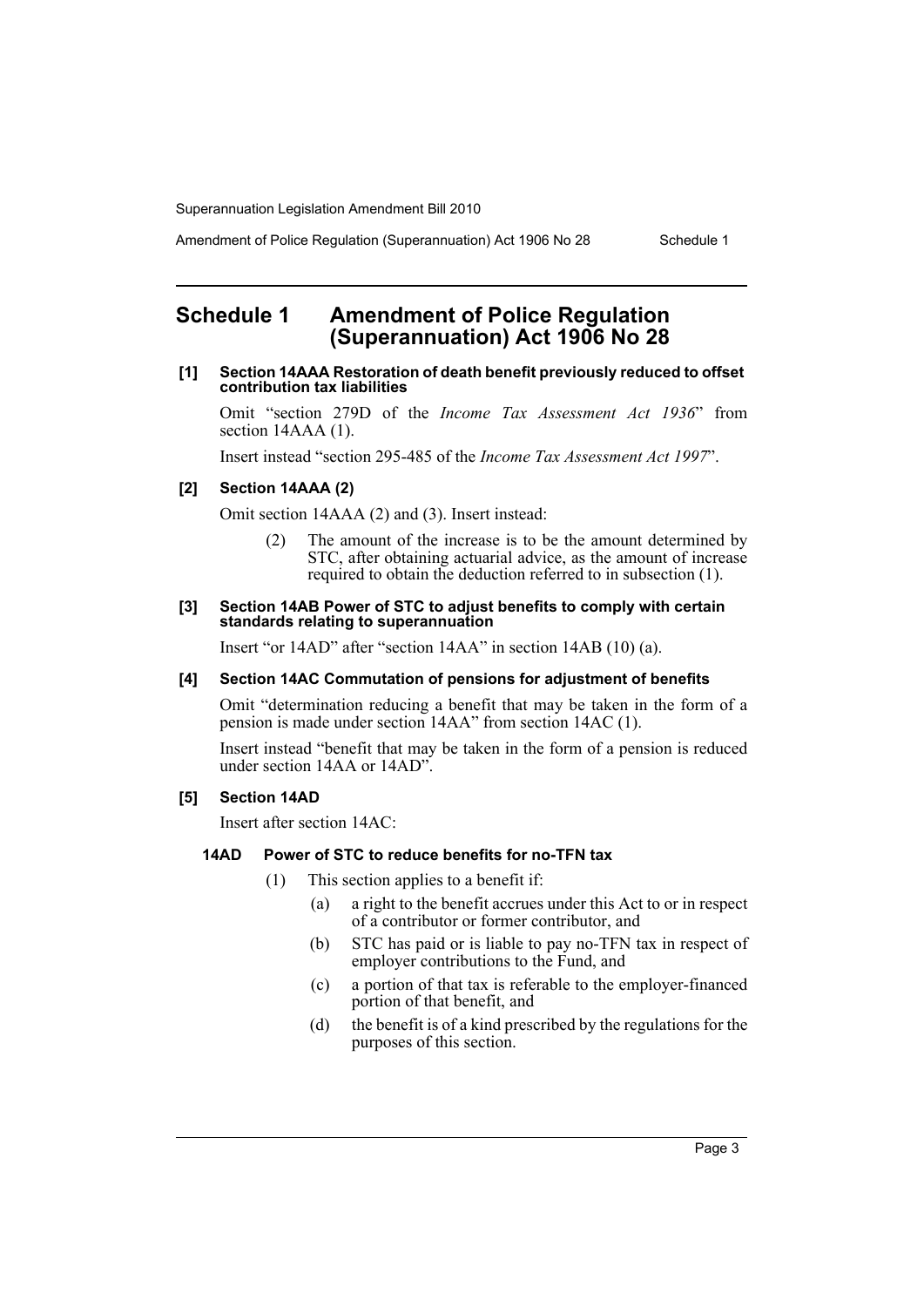Schedule 1 Amendment of Police Regulation (Superannuation) Act 1906 No 28

- (2) The amount of the benefit is reduced by the amount necessary to offset STC's liability to pay no-TFN tax so far as it is referable to the employer-financed portion of that benefit.
- (3) The amount of the reduced benefit is to be determined by STC after obtaining actuarial advice.
- (4) A contributor or former contributor may elect to have his or her SANCS benefit reduced instead of the benefit to which this section applies if the SANCS benefit is payable to the contributor or former contributor. On an election being made, the SANCS benefit is reduced accordingly and the benefit to which this section applies is reduced only if it is necessary to do so to meet any shortfall in the amount of offset.
- (5) The regulations may provide for the establishment of debt accounts in respect of contributors or former contributors for the purposes of this section.
- (6) In this section:

*employer contribution* includes a salary sacrifice contribution.

*employer-financed portion* of a benefit includes any part of the benefit financed by a salary sacrifice contribution.

*no-TFN tax* means an amount equal to the difference between the amount of:

- (a) income tax payable by STC under the *Income Tax Assessment Act 1997* of the Commonwealth on employer contributions to the Fund for a contributor if there is a failure by the contributor to provide information about his or her tax file number to STC, and
- (b) income tax that would be so payable if the information about the tax file number was provided.

*SANCS benefit* means a benefit that accrues to or in respect of a contributor or former contributor who is an employee or former employee under the *State Authorities Non-contributory Superannuation Act 1987*.

### **[6] Schedule 6 Savings and transitional provisions**

Insert at the end of clause 1 (1):

*Superannuation Legislation Amendment Act 2010*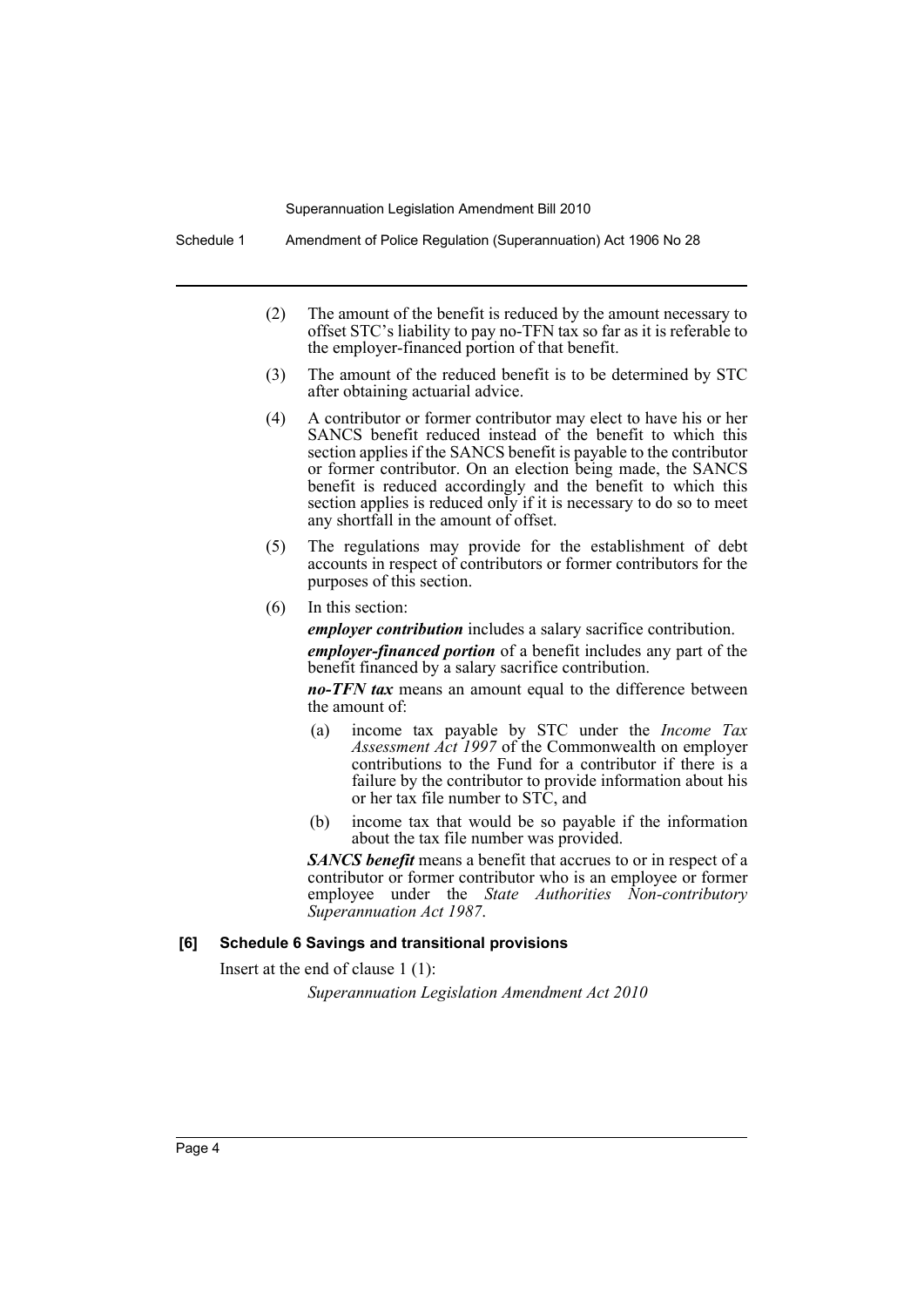Amendment of State Authorities Non-contributory Superannuation Act 1987 No 212 Schedule 2

# <span id="page-5-0"></span>**Schedule 2 Amendment of State Authorities Non-contributory Superannuation Act 1987 No 212**

### **[1] Section 26AA Restoration of death benefit previously reduced to offset contribution tax liabilities**

Omit "section 279D of the *Income Tax Assessment Act 1936*" from section 26AA (1).

Insert instead "section 295-485 of the *Income Tax Assessment Act 1997*".

### **[2] Section 26AA (2)**

Omit section 26AA (2) and (3). Insert instead:

(2) The amount of the increase is to be the amount determined by STC, after obtaining actuarial advice, as the amount of increase required to obtain the deduction referred to in subsection (1).

## **[3] Section 26AB**

Insert after section 26AA:

#### **26AB Power of STC to reduce benefits for no-TFN tax**

- (1) This section applies to a benefit if:
	- (a) a right to the benefit accrues under this Act to or in respect of an employee or former employee, and
	- (b) STC has paid or is liable to pay no-TFN tax in respect of employer contributions to the Fund, and
	- (c) a portion of that tax is referable to that benefit, and
	- (d) the benefit is of a kind prescribed by the regulations for the purposes of this section.
- (2) The amount of the benefit is reduced by the amount necessary to offset STC's liability to pay no-TFN tax so far as it is referable to that benefit.
- (3) The amount of the reduced benefit is to be determined by STC after obtaining actuarial advice.
- (4) The regulations may provide for the establishment of debt accounts in respect of employees or former employees for the purposes of this section.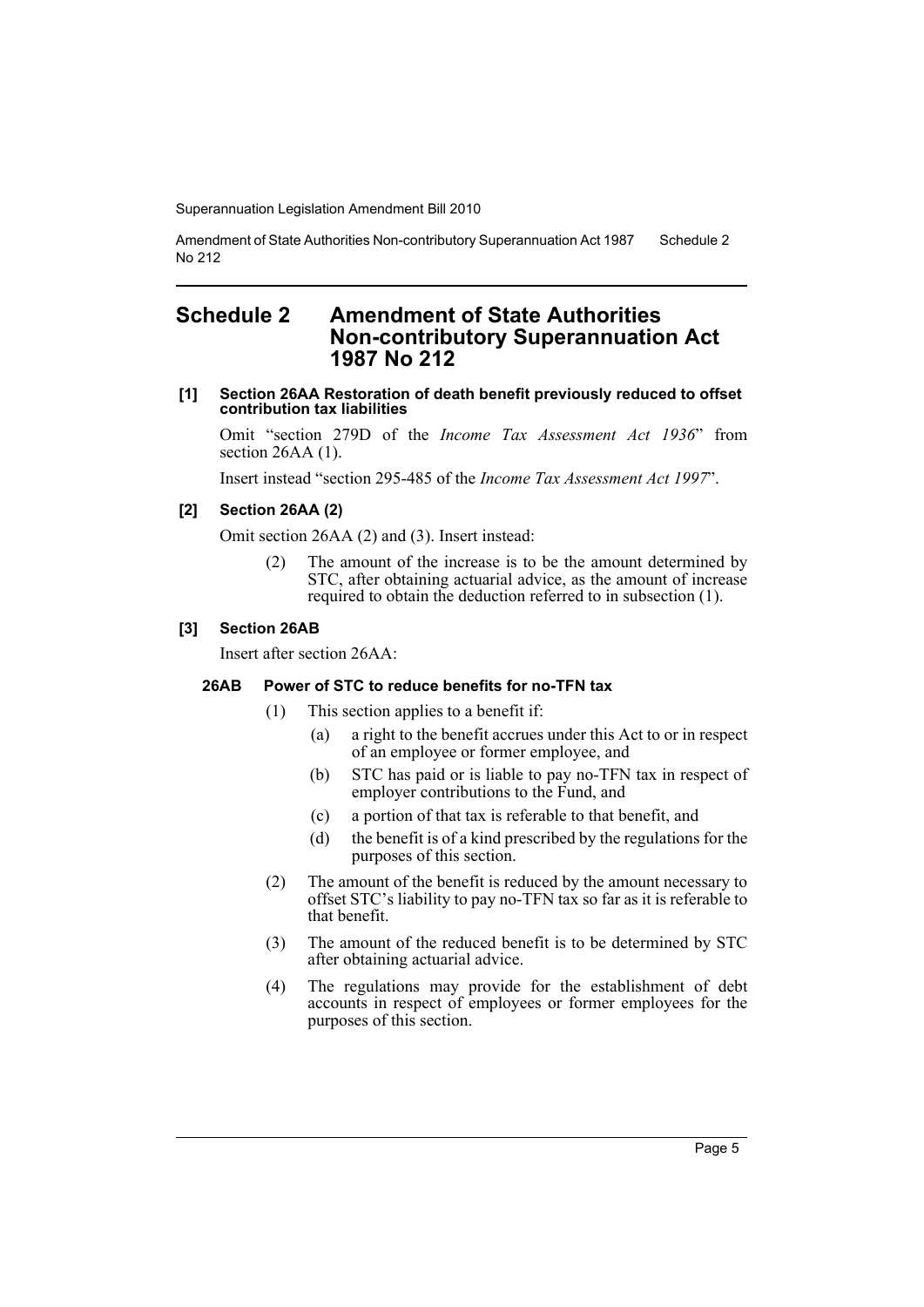Schedule 2 Amendment of State Authorities Non-contributory Superannuation Act 1987 No 212

(5) In this section:

*no-TFN tax* means an amount equal to the difference between the amount of:

- (a) income tax payable by STC under the *Income Tax Assessment Act 1997* of the Commonwealth on employer contributions to the Fund for an employee if there is a failure by the employee to provide information about his or her tax file number to STC, and
- (b) income tax that would be so payable if the information about the tax file number was provided.

**Note.** An employee or former employee may also elect to have a benefit under this Act reduced, instead of having a benefit in the Police Superannuation Scheme, the State Authorities Superannuation Scheme or the State Superannuation Scheme reduced.

### **[4] Schedule 5 Savings and transitional provisions**

Insert at the end of clause 1 (1):

*Superannuation Legislation Amendment Act 2010*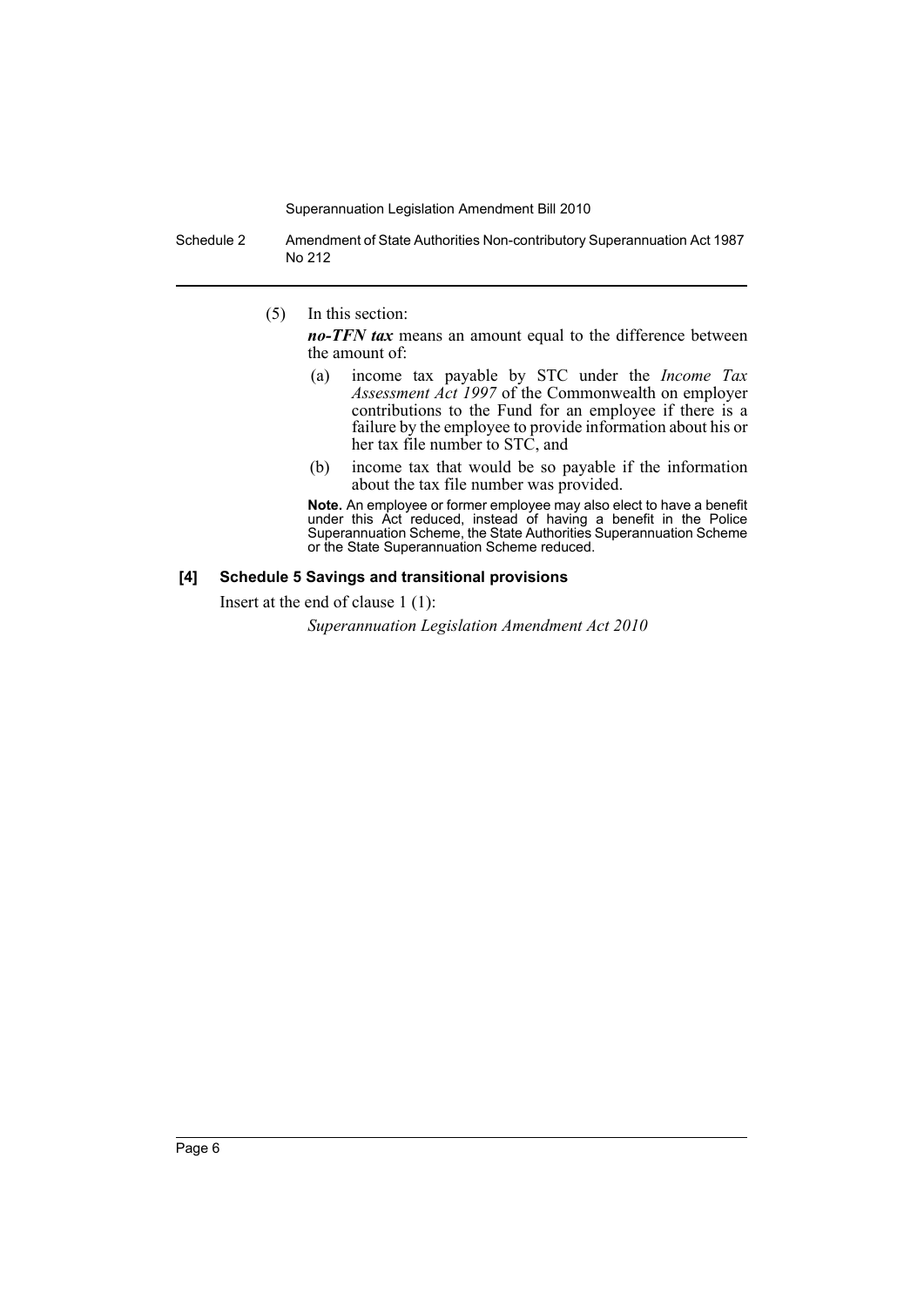Amendment of State Authorities Superannuation Act 1987 No 211 Schedule 3

# <span id="page-7-0"></span>**Schedule 3 Amendment of State Authorities Superannuation Act 1987 No 211**

### **[1] Section 45AA Restoration of death benefit previously reduced to offset contribution tax liabilities**

Omit "section 279D of the *Income Tax Assessment Act 1936*" from section 45AA (1).

Insert instead "section 295-485 of the *Income Tax Assessment Act 1997*".

# **[2] Section 45AA (2)**

Omit section 45AA (2) and (3). Insert instead:

(2) The amount of the increase is to be the amount determined by STC, after obtaining actuarial advice, as the amount of increase required to obtain the deduction referred to in subsection (1).

# **[3] Section 45B**

Insert after section 45AA:

## **45B Power of STC to reduce benefits for no-TFN tax**

- (1) This section applies to a benefit if:
	- (a) a right to the benefit accrues under this Act to or in respect of a contributor or former contributor, and
	- (b) STC has paid or is liable to pay no-TFN tax in respect of employer contributions to the Fund, and
	- (c) a portion of that tax is referable to the employer-financed portion of that benefit, and
	- (d) the benefit is of a kind prescribed by the regulations for the purposes of this section.
- (2) The amount of the benefit is reduced by the amount necessary to offset STC's liability to pay no-TFN tax so far as it is referable to the employer-financed portion of that benefit.
- (3) The amount of the reduced benefit is to be determined by STC after obtaining actuarial advice.
- (4) A contributor or former contributor may elect to have his or her SANCS benefit reduced instead of the benefit to which this section applies if the SANCS benefit is payable to the contributor or former contributor. On an election being made, the SANCS benefit is reduced accordingly and the benefit to which this section applies is reduced only if it is necessary to do so to meet any shortfall in the amount of offset.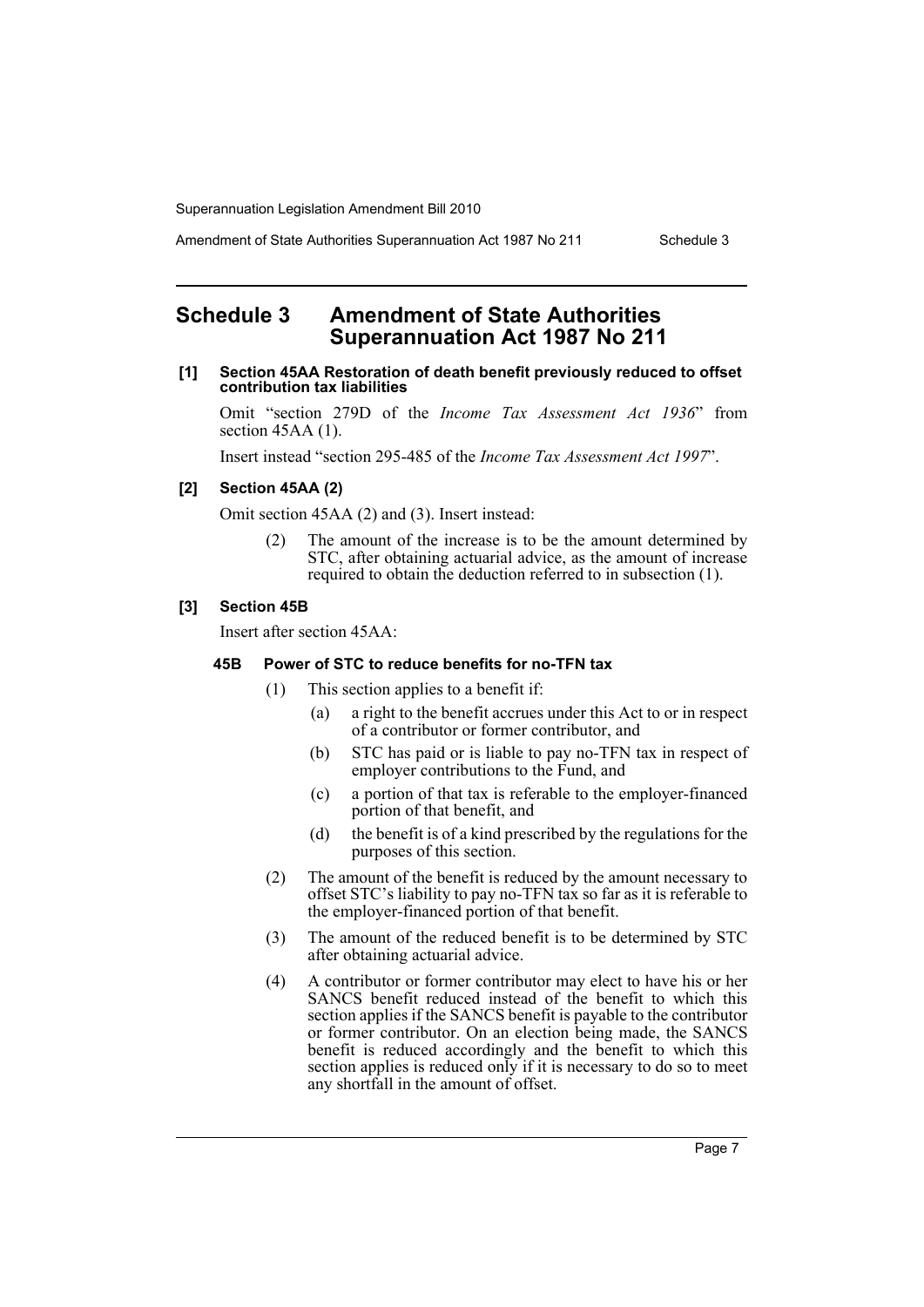Schedule 3 Amendment of State Authorities Superannuation Act 1987 No 211

- (5) The regulations may provide for the establishment of debt accounts in respect of contributors or former contributors for the purposes of this section.
- (6) In this section:

*employer contribution* includes a salary sacrifice contribution.

*employer-financed portion* of a benefit includes any part of the benefit financed by a salary sacrifice contribution.

*no-TFN tax* means an amount equal to the difference between the amount of:

- (a) income tax payable by STC under the *Income Tax Assessment Act 1997* of the Commonwealth on employer contributions to the Fund for a contributor if there is a failure by the contributor to provide information about his or her tax file number to STC, and
- (b) income tax that would be so payable if the information about the tax file number was provided.

*SANCS benefit* means a benefit that accrues to or in respect of a contributor or former contributor who is an employee or former employee under the *State Authorities Non-contributory Superannuation Act 1987*.

## **[4] Part 5B, heading**

Omit "**Transfer**". Insert instead "**Retention or payment**".

# **[5] Section 46AE Retention or payment of eligible deferred benefits**

Omit section 46AE (2). Insert instead:

- (2) An eligible person who reaches the retirement age may:
	- (a) elect to retain the eligible deferred benefit in the Fund, or
		- (b) elect to have the eligible deferred benefit paid or transferred to the First State Superannuation Fund or another complying superannuation fund, complying approved deposit fund or retirement savings account (the *nominated fund or account*).

# **[6] Section 46AE (3)**

Insert "to transfer an eligible deferred benefit" after "eligible person" where firstly occurring.

# **[7] Section 46AE (4)**

Omit the subsection.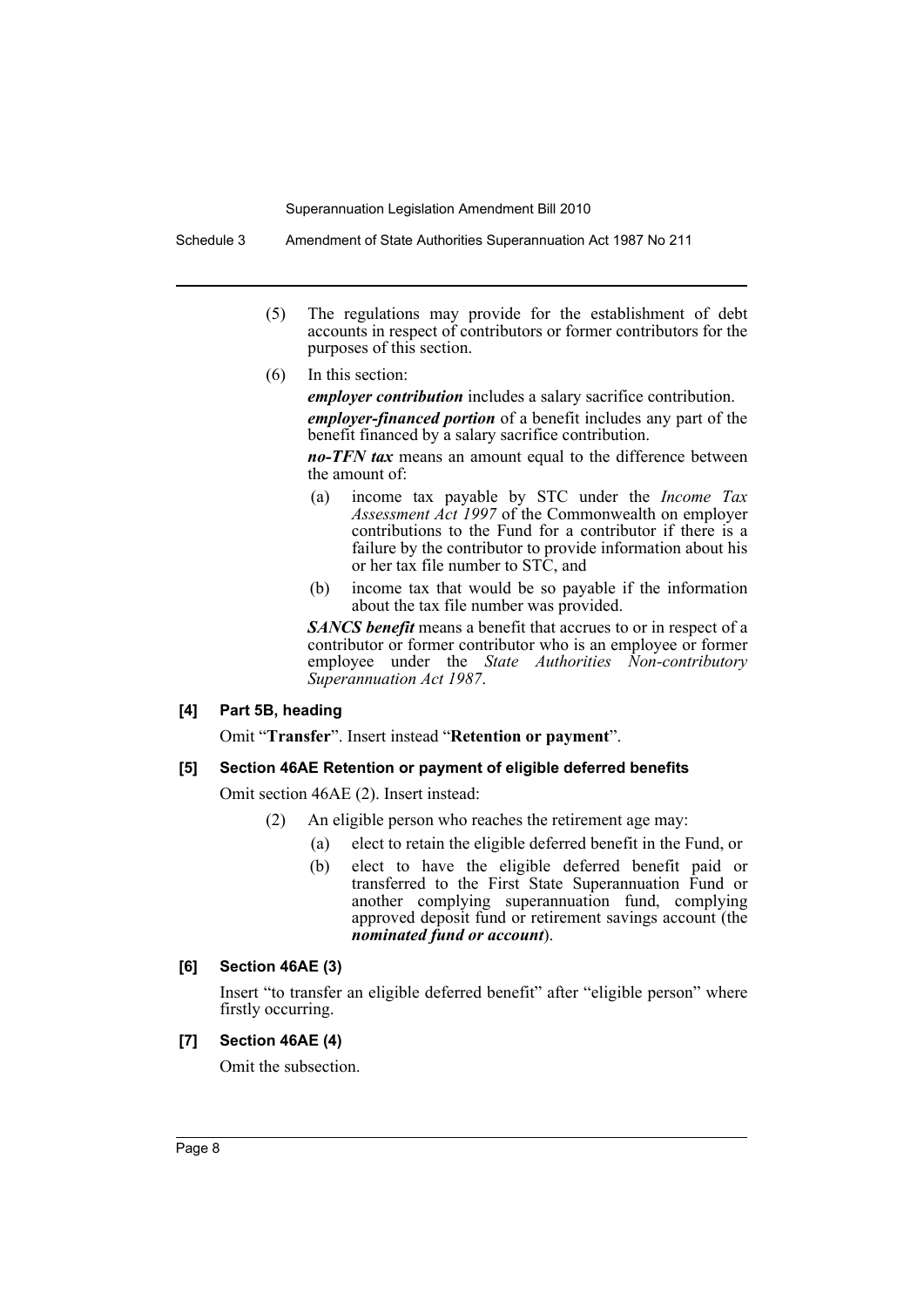Amendment of State Authorities Superannuation Act 1987 No 211 Schedule 3

## **[8] Part 5E**

Insert after Part 5D:

# **Part 5E Death or incapacity benefits for ambulance officers**

**46AL Definitions**

In this Part:

*ambulance officer* means a member of the NSW Health Service who is an officer within the meaning of the ambulance officers award.

*ambulance officers award* means a State industrial instrument prescribed by the regulations for the purposes of this definition.

*amending Act* means the *Superannuation Legislation Amendment Act 2010*.

*death or incapacity benefit* means a benefit payable to or in respect of an ambulance officer under an ambulance officers award (whether provided for in that award or by or under any Act, law or instrument) if:

- (a) the ambulance officer dies, or
- (b) the ambulance officer suffers total and permanent incapacity or partial and permanent incapacity.

## **46AM Application of Part**

This Part has effect despite any other provision of this Act or the regulations.

#### **46AN Provision to be made with respect to death or incapacity benefits for ambulance officers**

- (1) The regulations may make provision for or with respect to the following:
	- (a) the effect on coverage under this Act for an additional benefit, and liability to pay the additional benefit levy, of a contributor or former contributor who is or was an ambulance officer and who is covered for a death or incapacity benefit,
	- (b) preventing the repayment of any additional benefit levy paid by a contributor or former contributor who is or was an ambulance officer,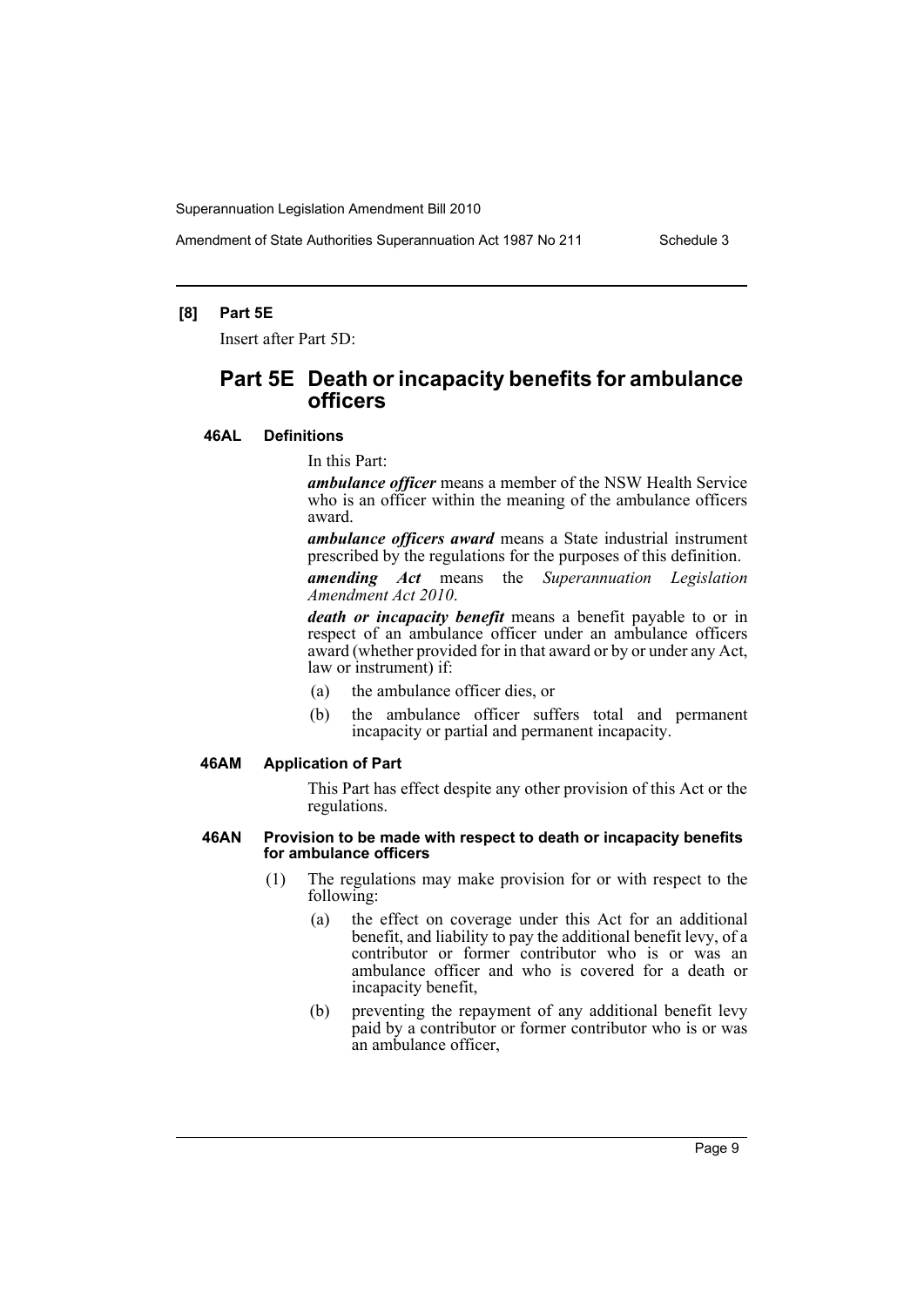Schedule 3 Amendment of State Authorities Superannuation Act 1987 No 211

- (c) any other matter that is necessary or convenient for the purposes of complying with or giving effect to an ambulance officers award or this Part.
- (2) Any such regulations may take effect from the date of commencement of this Part, as inserted by the amending Act, or the date on which an ambulance officers award first applies to an ambulance officer (whichever is earlier).
- (3) Without limiting section 46AM, regulations may be made under this Part that are inconsistent with Part 3, 4, 5 or 6 of this Act, or any regulations made under those Parts, but only to the extent that the inconsistency with any of those provisions is necessary for the purpose of compliance with or giving effect to an ambulance officers award.

# **[9] Schedule 6 Savings and transitional provisions**

Insert at the end of clause 1 (1):

*Superannuation Legislation Amendment Act 2010*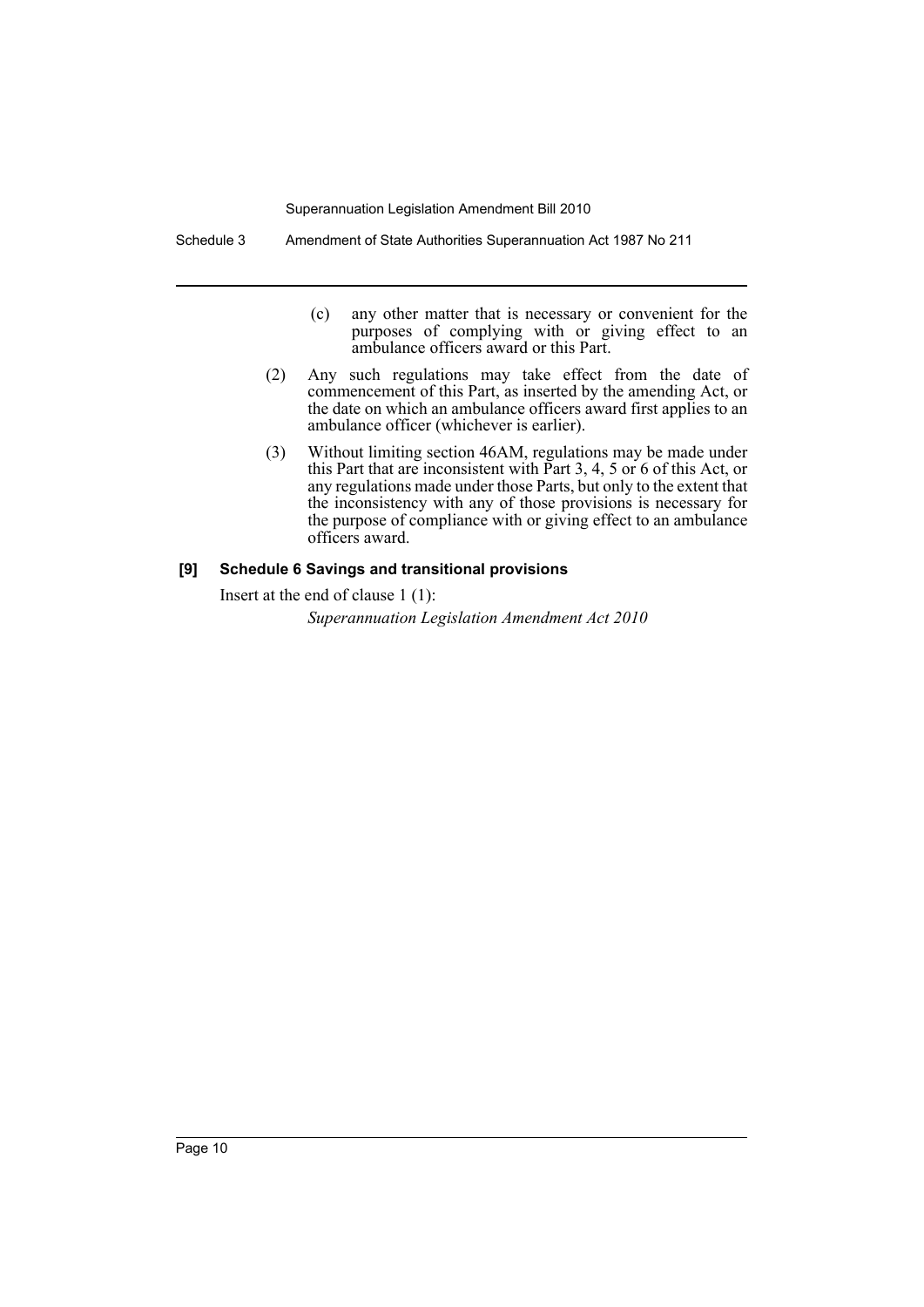Amendment of Superannuation Act 1916 No 28 Schedule 4

# <span id="page-11-0"></span>**Schedule 4 Amendment of Superannuation Act 1916 No 28**

## **[1] Section 61RAA Restoration of death benefit previously reduced to offset contribution tax liabilities**

Omit "section 279D of the *Income Tax Assessment Act 1936*" from section 61RAA (1).

Insert instead "section 295-485 of the *Income Tax Assessment Act 1997*".

# **[2] Section 61RAA (2)**

Omit section 61RAA (2) and (3). Insert instead:

(2) The amount of the increase is to be the amount determined by STC, after obtaining actuarial advice, as the amount of increase required to obtain the deduction referred to in subsection (1).

#### **[3] Section 61RB Power of STC to adjust benefits to comply with certain Commonwealth standards relating to superannuation**

Insert "or 61RC" after "section 61RA" in section 61RB (10) (a).

### **[4] Section 61RC**

Insert after section 61RB:

## **61RC Power of STC to reduce benefits for no-TFN tax**

- (1) This section applies to a benefit if:
	- (a) a right to the benefit accrues under this Act to or in respect of a contributor or former contributor, and
	- (b) STC has paid or is liable to pay no-TFN tax in respect of employer contributions to the Fund, and
	- (c) a portion of that tax is referable to the employer-financed portion of that benefit, and
	- (d) the benefit is of a kind prescribed by the regulations for the purposes of this section.
- (2) The amount of the benefit is reduced by the amount necessary to offset STC's liability to pay no-TFN tax so far as it is referable to the employer-financed portion of that benefit.
- (3) The amount of the reduced benefit is to be determined by STC after obtaining actuarial advice.
- (4) A contributor or former contributor may elect to have his or her SANCS benefit reduced instead of the benefit to which this section applies if the SANCS benefit is payable to the contributor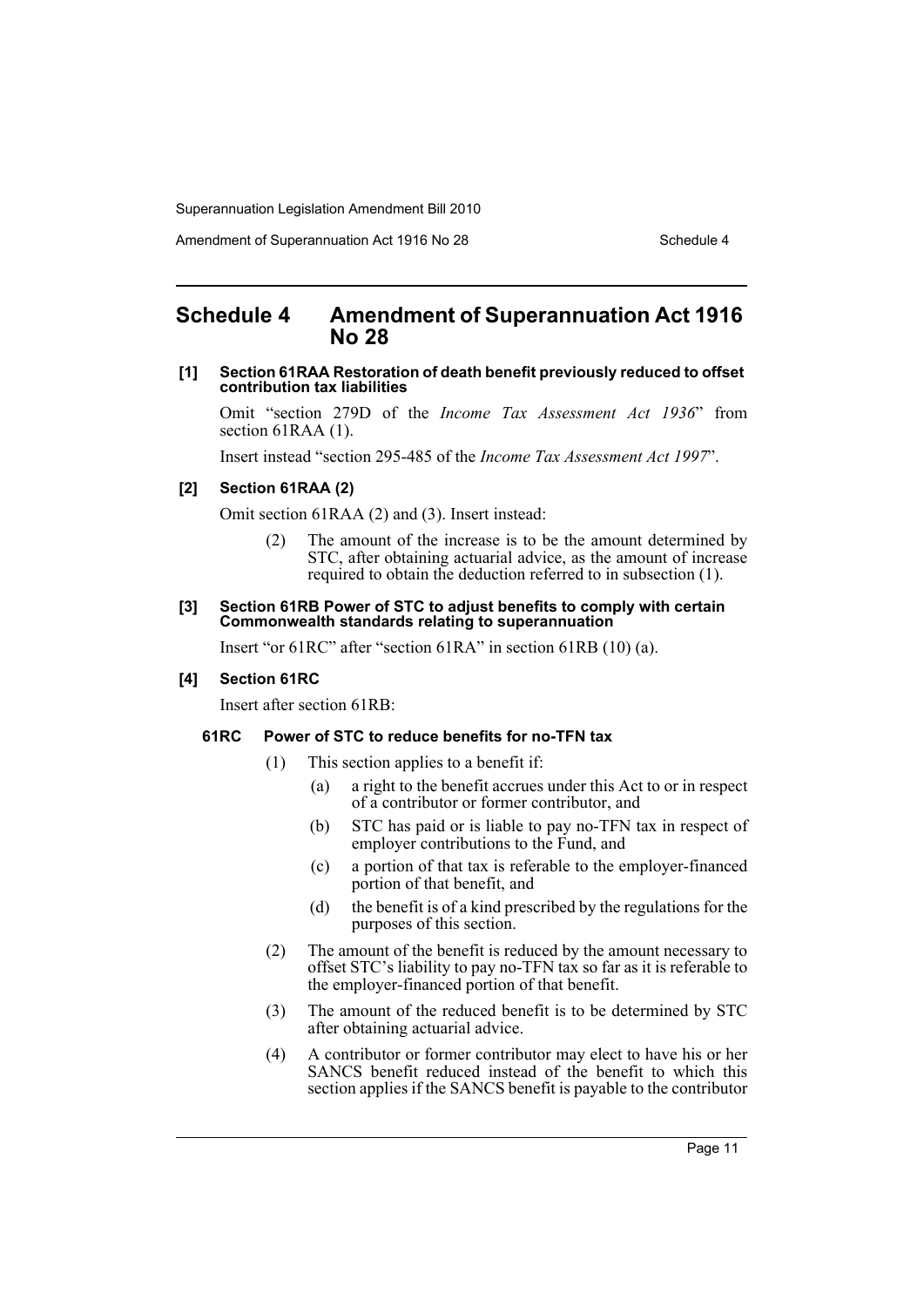Schedule 4 Amendment of Superannuation Act 1916 No 28

or former contributor. On an election being made, the SANCS benefit is reduced accordingly and the benefit to which this section applies is reduced only if it is necessary to do so to meet any shortfall in the amount of offset.

- (5) The regulations may provide for the establishment of debt accounts in respect of contributors or former contributors for the purposes of this section.
- (6) In this section:

*employer contribution* includes a salary sacrifice contribution.

*employer-financed portion* of a benefit includes any part of the benefit financed by a salary sacrifice contribution.

*no-TFN tax* means an amount equal to the difference between the amount of:

- (a) income tax payable by STC under the *Income Tax Assessment Act 1997* of the Commonwealth on employer contributions to the Fund for a contributor if there is a failure by the contributor to provide information about his or her tax file number to STC, and
- (b) income tax that would be so payable if the information about the tax file number was provided.

*SANCS benefit* means a benefit that accrues to or in respect of a contributor or former contributor who is an employee or former employee under the *State Authorities Non-contributory Superannuation Act 1987*.

# **[5] Section 61RE Commutation of pensions for adjustment of benefits**

Omit "determination reducing a benefit that may be taken in the form of a pension is made under section 61RA" from section 61RE (1).

Insert instead "benefit that may be taken in the form of a pension is reduced under section 61RA or 61RC".